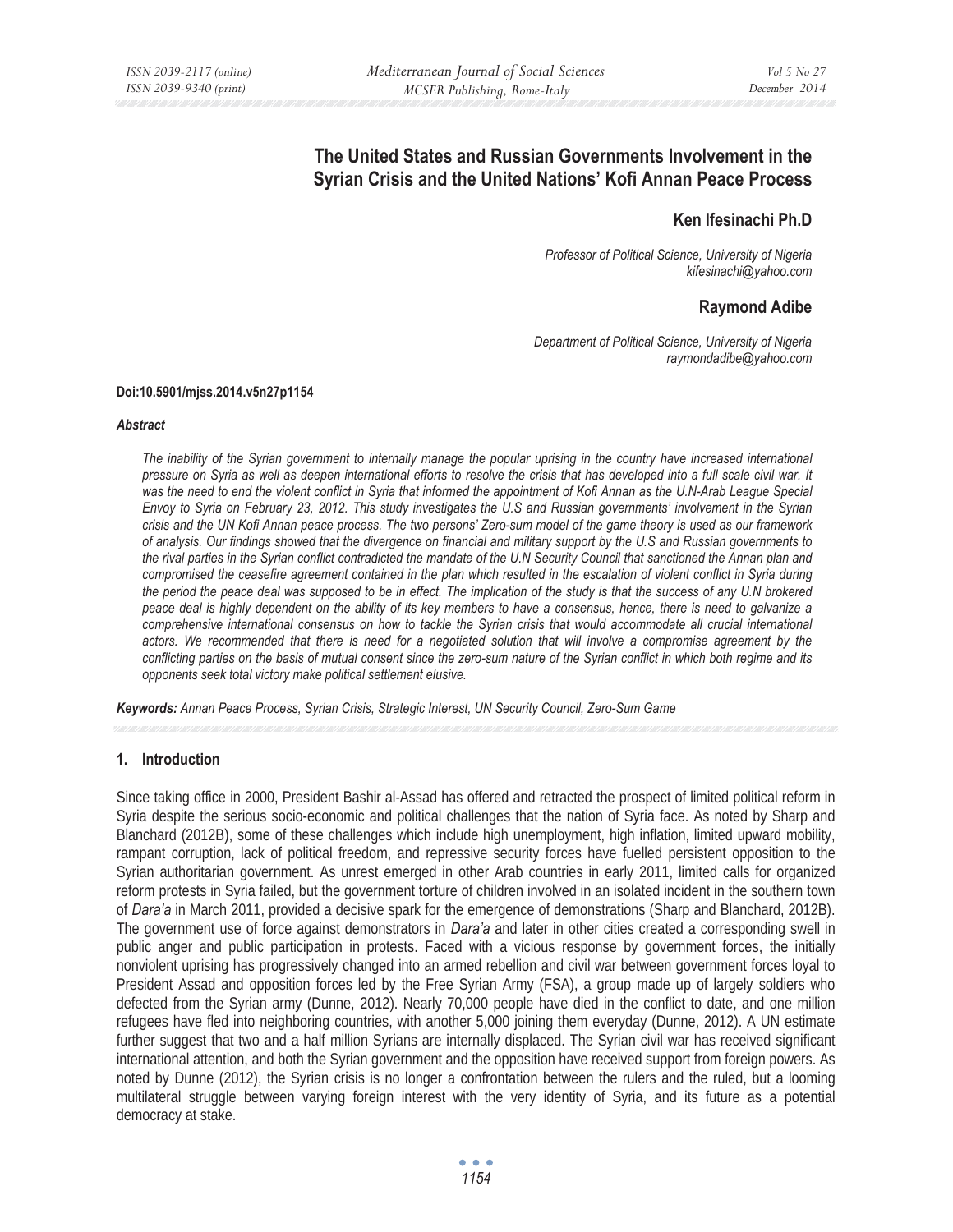| ISSN 2039-2117 (online) | Mediterranean Journal of Social Sciences | Vol 5 No 27   |
|-------------------------|------------------------------------------|---------------|
| ISSN 2039-9340 (print)  | MCSER Publishing, Rome-Italy             | December 2014 |
|                         |                                          |               |

The uprising in Syria has provided an opportunity for both the United States and Russian governments to improve and consolidate on their bilateral relations with the country either through support or non-support for the embattled government. They see cordial bilateral relations with Syria as a means to further broaden and strengthen their spheres of influence in the Middle East. It is therefore not surprising that the United States and Russian governments have been very vocal foreign actors since the Syrian unrest began. While the United States' support has been for the opposition group calling for President Assad to step down in order to usher in a transition programme, Russia, on the other hand, has supported many multilateral processes aimed at establishing a political transition in Syria, but has refused to back any demand for President al-Assad to step down as a pre-condition for talks (Dunne, 2012). Beyond rhetoric's however, both the United States' and Russian governments have made considerable efforts to provide strategic supports that will help advance and secure their interests in post–war Syria.

The United Nations' Security Council approval of the appointment of Kofi Annan as the U.N-Arab League Special Envoy to Syria signaled international commitment to resolve the Syrian crisis in a non-partisan manner, ruling out the possibility of any form of direct military intervention in support of any of the conflicting parties by the U.N. The aim of the peace deal brokered by Kofi Annan was to establish a long-term ceasefire that would support the opening of a national dialogue between the Syrian government and opposition groups on Syria's political future (Sharp and Blanchard, 2012B).

The Annan six-point peace plan specifically called for:

- A Syrian–led political process to address the aspirations and concerns of the Syrian people;
- A U.N–supervised cessation of armed violence in all its forms by all parties to protect civilians;
- All parties to ensure provision of humanitarian assistance to all areas affected by the fighting; and to implement a daily two–hour humanitarian pause;
- Authorities to intensify the pace and scale of release of arbitrarily determined persons;
- Authorities to ensure freedom of movement throughout the country for journalists; and
- Authorities to respect freedom of association and the right to demonstrate peacefully (*www.un.org/news/ press/does/2012).*

However, the involvement of the U.S and Russian governments in the Syrian crisis have been on partisan basis with both nations reported to have provided various forms of financial and military assistance to the opposing actors in the conflict. These assistances were aimed at giving a comparative advantage to the group they align with in the conflict over the other. The partisan involvement of the U.S and Russian governments in the Syrian crisis meant that both governments, despite being permanent members of the U.N Security Council that sanctioned the Annan peace process, also adopted certain unilateral measures directed at giving an extra advantage to the party they aligned with in the conflict. This study therefore attempted an investigation of the effect of the divergence in the nature of the United States and Russian governments' involvement in the Syrian crisis on the Kofi Annan peace process.

## **2. Theoretical Explanation on why the Annan Peace Process for Syria Failed**

The resignation of Kofi Annan as the UN-Arab League Special Envoy to Syria by the end of August 2012 as the Syrian government remained entangled in a violent conflict of survival with the opposition force led by the Free Syrian Army (FSA) signaled the collapse and failure of his peace process for Syria. The adoption of the two persons' zero-sum model of the game theory in the analysis of the United States and Russian governments' strategic and economic interest in Syria explains better why the Annan peace process failed.

Plano and Riggs (1973:33) defined game theory as "a body of thought dealing with rational decision strategies in situations of conflict and competition, when each participant or player seeks to maximize gains and minimize losses". Schelling (1960) defined game theory as the formal study of the rational, consistent expectations that participants can have about each other's choices. Game theory is generally played according to what is called the minimax strategy. This implies that players try to minimize their maximum possible losses. Varma (1975) itemized the six fundamental features of game theory as: (i) Rational Behaviour; (ii) Strategy; (iii) Play-Off or Outcome; (iv) Rules of the Game; (v) Alliances; and (vi) Solution. In the two person's zero-sum model of game theory, there are two plays and the gain of one equal the loss of the other. That is, the victory and loss always cancel each other out.

The United States and Russian governments represent two rational actors engaged in a game of conflict and cooperation in the Middle East, and Syria in particular. The zero-sum nature of this conflict emanates from the fact that the U.S. gains in the Middle East, and Syria in particular strategically amounts to Russia's loss. For instance, while regional stability of the Arab world is crucial to the U.S government in ensuring reduction and stability of global oil prices that beneficial to her as an oil importing nation, instability in the region however leads to soaring of oil prices in the global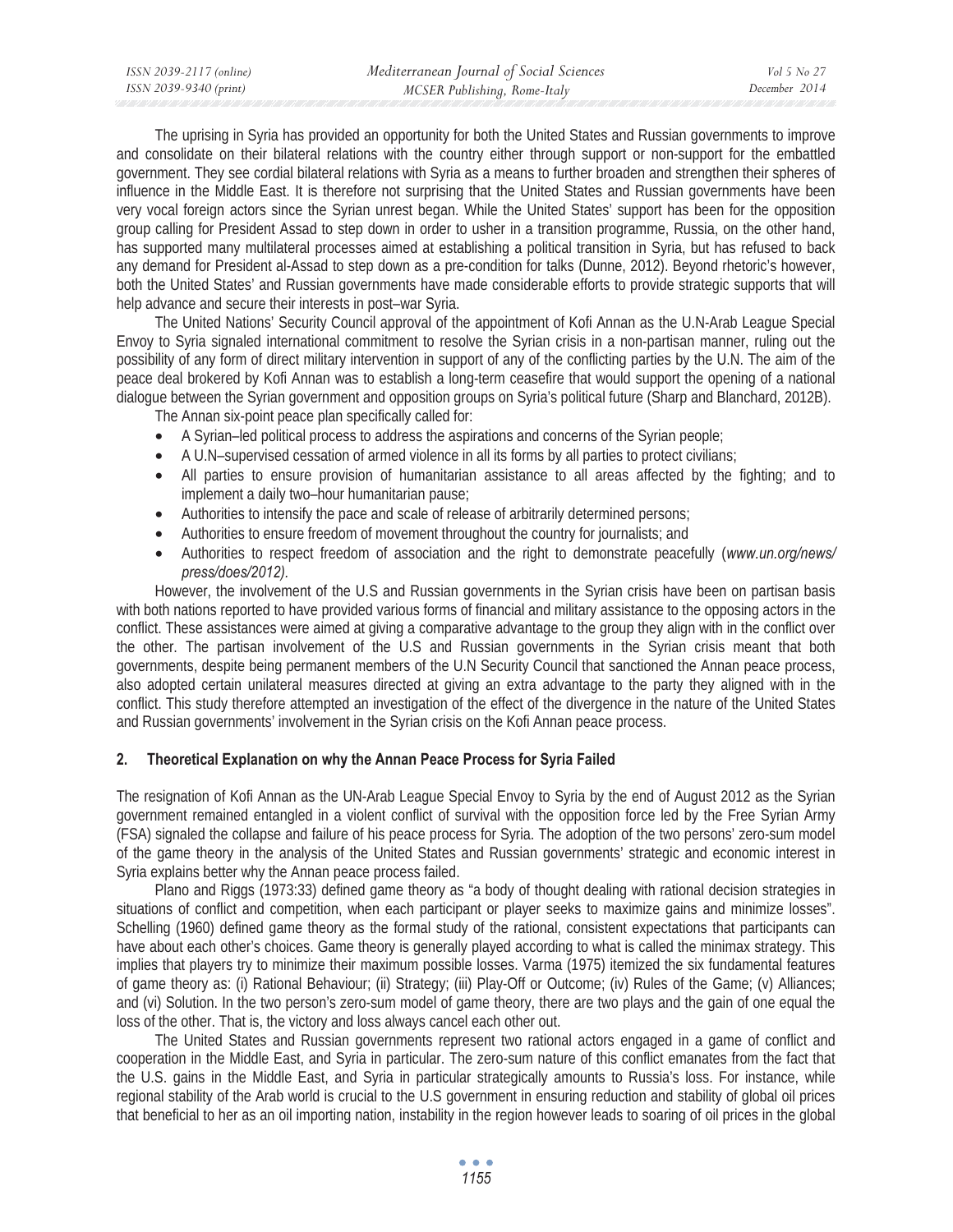market, a situation favourable to Russia as an oil–exporting country. The influence weighed by the Syrian government in promoting or marring the Arab–Israeli peace process, therefore, makes the nation of Syria of utmost importance to the U.S. and Russia governments. While the United States' government favours a regime change in Syria since it considers the Assad regime to be a threat to her interest in the Middle East, the Russian government has cordial bilateral relations with the Assad regime and continues to provide the regime with nuclear heads as a strategic way of deterring Israeli from attacking Syria.

The United States government adopted certain strategies in her attempt to oust the Bashir al-Assad's government from power. Such strategies include imposing some economic sanctions on the Syrian government to weaken the regime's economic base; providing opposition coalition forces with arms to fight the government forces as well as giving them funds; and championing the course for the imposition of multilateral sanctions that could lead to foreign military intervention in the Syrian crisis. The Russian government, on the other hand, continues to provide financial aids to the regime so as to cushion the effects of the economic sanctions imposed on the Assad led regime. The Russian government admitted to have printed currency for the Assad government in Syria which as ensured the availability of cash to pay government soldiers as well as mercenaries fighting for the regime. It has also supplied the regime with more sophisticated ammunition to help the government forces, and repeatedly vetoed every attempt to impose a multilateral sanction on the Syrian government that may lead to any form of foreign military intervention.

The United States and Russian governments have carefully adopted their respective strategies as a way of achieving their objective or pay-off. The U.S government aim is to oust the President Bashir al-Assad led regime and replace it with a new government, formed by the coalition of opposition groups that would improve Syria's bilateral relations with the United States, and extend the U.S government sphere of economic interest to Syria. Sharp (2010) noted that the hostility in the U.S-Syria bilateral relations undermined the ability of U.S Multinational Corporations to operate in Syria and it resulted in the U.S firms' loss of business contracts in Syria worth billions of dollars. The Russian government on the other hand, aim to maintain regime status-quo in Syria since a change in power to a more U.S friendly government, will not only threaten Russia's strategic (particularly economic) interest in the Middle East, it will also undermine her current cordial bilateral relations with the Syrian government in which Russia remains the latter's biggest trading partner.

There is also a balance of the rules of the game in the Syrian crisis as both the United States and Russia's government have the political will to use their country's resources, financial and military, to provide support or assistance to the respective forces they align with in the crisis. Also, the United States and Russia are permanent members of the U.N Security Council, and therefore, have veto power over any multilateral sanction on Syria they consider inimical to their strategic interest. While the U.S government voted in favour of three different United Nations Security Council resolutions to impose military sanctions against the Syrian government, Russian government vetoed against such resolutions.

Alliance have also manifested in the Syrian conflict. The United States for instance, wooed regional blocs like the E.U. and NATO as well as regional super powers in the Middle East like Saudi Arabia and Turkey to provide logistic supports, both financial and military, to rebel forces and help intensify international pressure for a multilateral sanction that would lead to foreign military intervention, to be imposed on the Assad regime. The Russian government has also coordinated international financial and military assistance for the Assad government, with the Iranian government sending about 50,000 militia fighters to assist government forces in Syria to fight the rebels, providing 'backyard' routes to help deliver Russia's sent armory to government forces in Syria in order to undermine Western sanction of arms embargo to Syrian government, and giving over US\$ 1 billion in financial and military aid to the Syrian government (Yousaf, 2012). The Chinese government also voted alongside the Russian government against any form of U.N imposed military sanction on the Assad.

The zero-sum nature of U.S and Russian governments' interests in the Syrian conflict makes the possibility of a saddle – point difficult. Both nations have contradictory interests in Syria as the success of government forces will maintain the status quo in favour of Russia, and a change of government would extend the U.S government spheres of influence in the Middle East to Syria, a country it considers crucial to her ultimate economic interest in the Middle East. This explains why both the U.S and Russia, despite agreeing to U.N Security Council resolutions on the Syrian crisis that ushered in the Kofi Annan's peace process, undermined the same process of peace building by taking sides in the conflict as well as providing both financial and military supports that escalated the crisis into a full-blown civil war.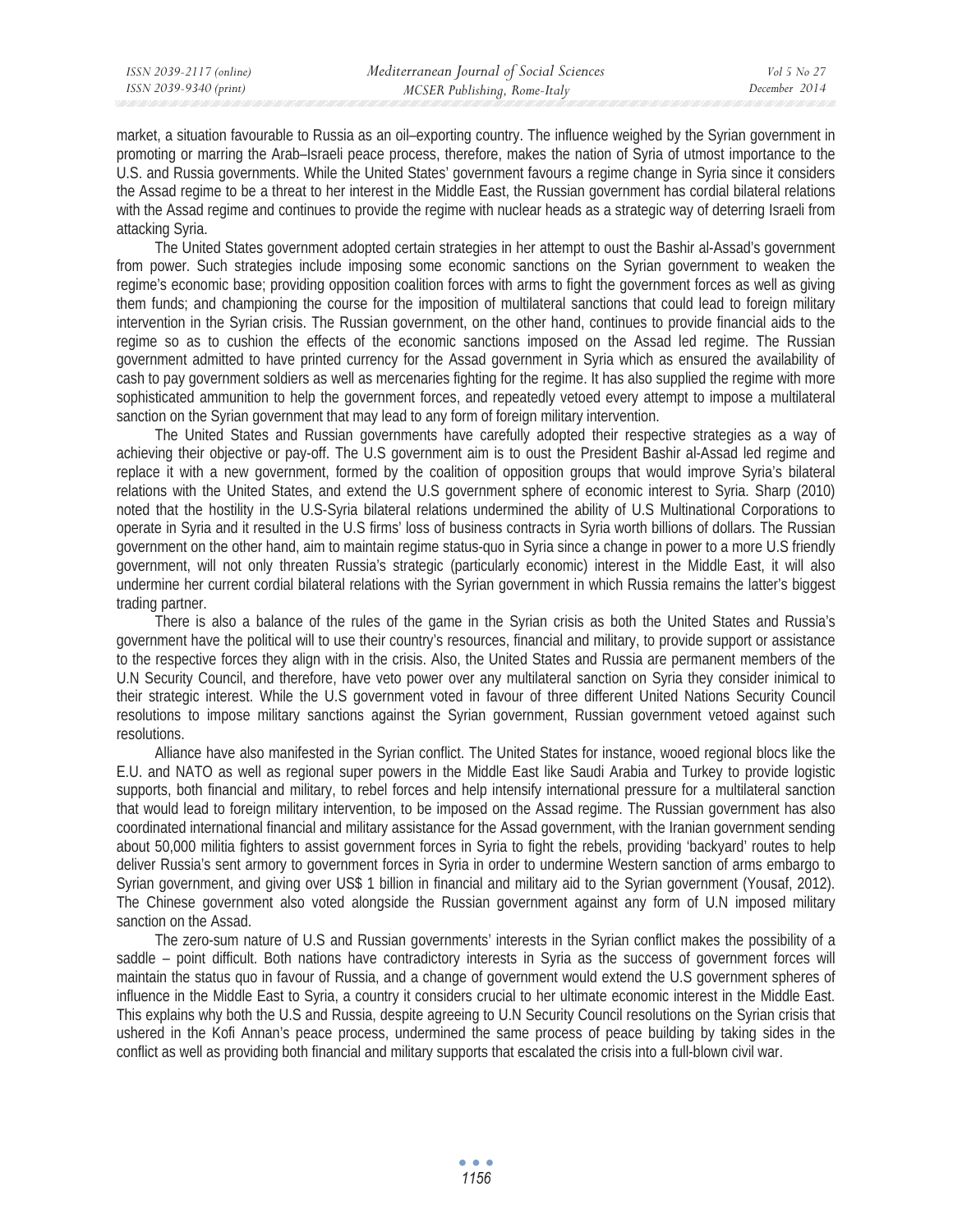#### **3. Assessing the United States' Economic and Strategic Interests in Syria**

The Middle East is central to U.S interests because of oil, hence; the United States often finds itself directly involved in Middle Eastern affairs since the region accounts for about 23 percent of U.S oil imports. In recent years, Syria has been at the forefront of a number of important U.S policy issues in the Middle East that threatens the United States' interest in the region. The most notable is the Arab-Israeli conflict in which both nations have been at opposing sides of the conflict (Prados, 2006). Resolving the Arab-Israeli conflict is a crucial strategy to the United States in maintaining regional stability in the Middle East and the need to secure Syria's cooperation in the peace process cannot be overemphasized since Syria has been the leading Arab State in confrontation with Israel. As noted by Prados and Sharp (2005), a comprehensive settlement of Arab-Israeli issues require Syrian support or acquiescence.

The U.S Department of State report on Syria in 2005 noted that the actions of President Bashir al-Assad's regime affects the achievement of U.S goals in the region, particularly the Syrian government deliberate attempts to complicate efforts to resolve the Arab-Israeli conflict, fight international terrorism, reduce-weapons proliferation, and inaugurate a peaceful, democratic and prosperous Iraqi State. Under the Obama's administration, the United States Congress increased their calls for greater U.S engagement with Syria in order to woo Syrian leaders away from Iran, whose longstanding relationship with Syria is of great concern to US policy makers and strategists (Sharp, 2010). Despite the attempt by the U.S government to improve diplomatic ties with Syria under the Obama's administration, Syria continues to act as a "spoiler" to U.S interest in the Arab-Israeli conflict.

The strain in diplomatic ties between the United States and Syria has led to a considerable number of economic sanctions against Syria by the United States' government. On November 20, 2003, the U.S congress passed the Syria Accountability Act, which authorized the President to impose economic sanctions on Syria (Prados and Sharp, 2005). The U.S President also imposed two additional sanctions based on other legislation. One requires U.S financial institutions to severe correspondent accounts with the Commercial Bank of Syria because of money laundering concerns, while the other freezes the assets of certain Syrian individuals and government entities involved in supporting policies inimical to the United States (Prados and Sharp, 2005).

The economic sanctions against Syria have negative impact on the United States' economy. Businesses in the U.S too have continued to suffer loss as a result of their inability to do business in Syria. The *Washington Post* of February 22, 2008, confirmed for instance that *General Electric*, a U.S based Multinational Corporation, declined to bid on a Syrian government contract for the construction of power plants. Also, *New York Times* of August 15, 2007, reported that *Turkcell*, a Turkish telecommunication company with U.S citizens as its major shareholders withdrew its bid to purchase *Syriatel* after the United States' government sanctioned *Syriatel*'s primary stakeholder, *Rami Makluf.*

Sharp (2010) further noted that the U.S sanctions under the Patriot Act against the Commercial Bank of Syria have deterred private Western banks from opening branches inside Syria. Also, sanctions have prevented U.S energy firms from making new investment in Syria's energy industry with other foreign companies, particularly from Russia and China supplanting U.S firms (Sharp, 2010). One company, *Gulfsands Petroleum* moved its principle office to London in order to circumvent U.S sanctions against its local partner, *Rami Makluf*. With the exception of certain specified goods, most U.S exports to Syria are prohibited, a policy that has prevented Syria's national air carrier, *Syrian Arab Airlines*, both from repairing the few Boeing planes in its fleet and from procuring new planes since most Airplanes have at least 40 percent of American contents in their parts (Sharp, 2010).

The popular uprising in Syria which has now developed into a full-scale civil war provides an opportunity for the United States to assert its influence on the future of Syria in a similar vein it did in Libya with the ouster of *Moummar Ghadaffi* from power. Sharp and Blanchard (2012A) noted that President Obama and his Administration have been calling for Assad's resignation since August 2011, and have been vocal advocates for United Nations Security Council action to condemn the Syrian government and end the bloodshed. The United States has closed its embassy in Damascus, and Ambassador Robert Ford has left Syria. United States officials are actively participating in efforts to improve international policy coordination on Syria, such as the *Friends of Syria* forum and are already planning the future of Syria without Assad (Sharp and Blanchard, 2012A). The fall of Assad regime, it is expected would usher in a new government that will improve the U.S–Syria diplomatic relations; align with the U.S on how best to resolve the Arab-Israeli conflict and also secure the U.S economic interest in Syria.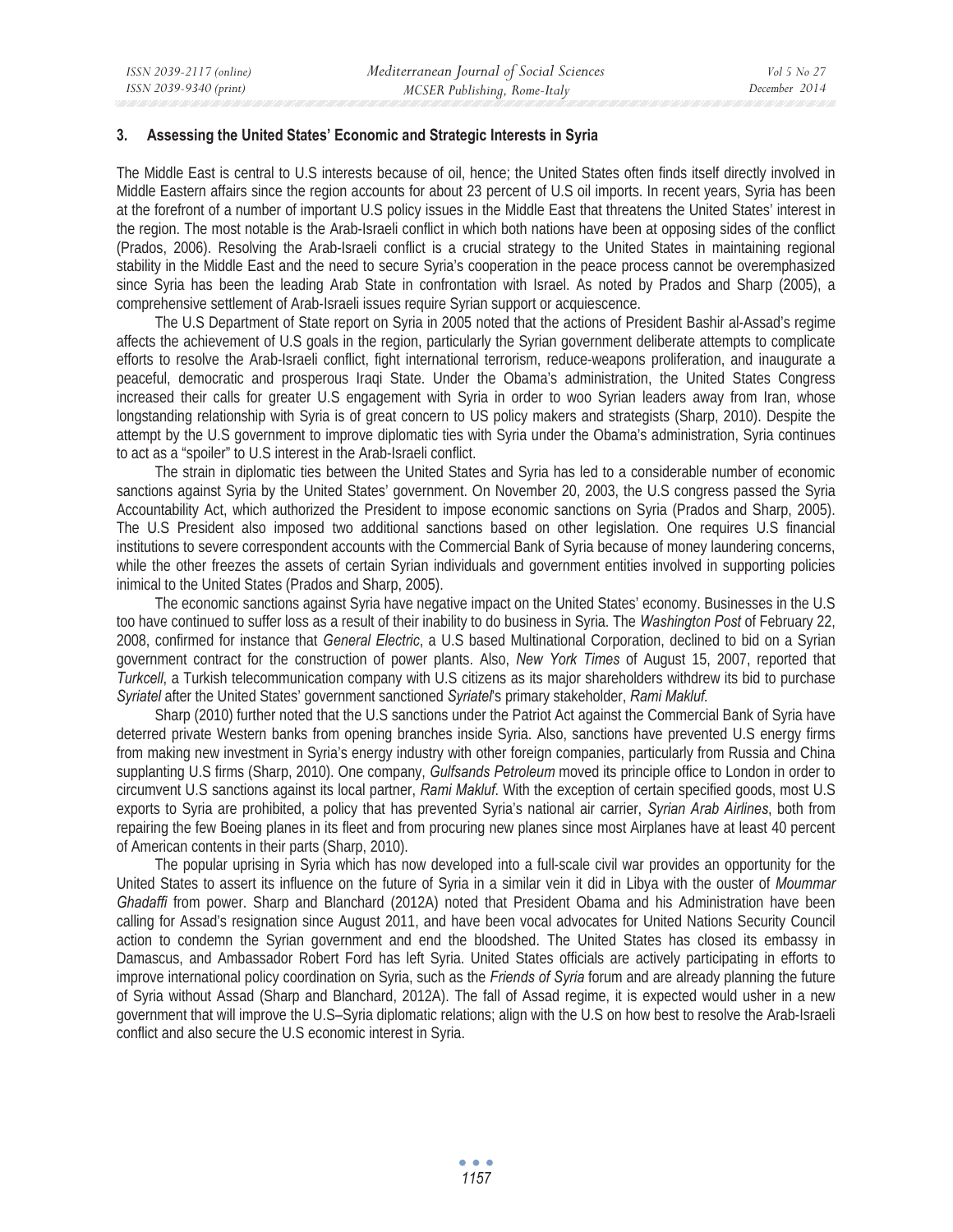**Table I:** The US Government's Financial and Military Involvements in the Syrian Conflict During the Annan Peace Process.

| <b>Date</b>      | <b>Action taken</b>                                                                                                                                                                                             |
|------------------|-----------------------------------------------------------------------------------------------------------------------------------------------------------------------------------------------------------------|
| April 2012       | The U.S government announced that it has sanctioned the Saudi Arabia and Qatari governments to begin<br>bankrolling the opposition fighters in Syria                                                            |
| April, 2012      | The U.S' CIA and NATO soldiers reportedly supervised the movement of 600 rebel fighters from Libya to Syria in<br>order to support the rebels                                                                   |
| May 2012         | The United States government provided financial assistance to non-extremist rebel groups to buy U.S made non-<br>lethal military equipments from undisclosed Gulf states that are U.S allies in the Middle East |
| June 2012        | The CIA was reported to be involved in covert operations along Turkish-Syrian border, where agents<br>investigated rebel groups and provided arms to them                                                       |
| June 2012        | The U.S government spearheaded international coordination for the provision of financial and humanitarian aids<br>worth over US\$176 million to the opposition groups in Syria under the Friend of Syria Group  |
| June 2012        | The CIA was reported to be providing communications training for rebel fighters along the Turkish–Syria border<br>as well as developing supply routes for arms delivery to opposition fighters                  |
| <b>July 2012</b> | The U.S government granted a non-governmental organization called the Syrian Support Group a license to fund<br>the free Syrian Army                                                                            |
| <b>July 2012</b> | The State Department in the U.S reportedly allocated U.S \$ 15 million for civilian opposition groups in Syria                                                                                                  |
| <b>July 2012</b> | Operatives of the U.S Central Intelligence Agency distributed assault riffles, anti-tank rocket launchers and other<br>ammunition to Syrian opposition                                                          |
| August 2012      | US Secretary Of State, Hilary Clinton announced that the U.S has expanded operational planning to assist the<br>rebels fighting to topple Syrian President Bashir al-Assad                                      |

## **Source:** Adibe (2013:35-36)

Apart from direct or indirect involvement of the US government in arming the Syrian rebels, attempts to woo international and multilateral supports to further provide financial and lethal support to the opposition forces in Syria is also evident in literature. The *Friends of Syria* group formed in early 2012 remains a rallying point for US allies in the European Union (E.U), the Arab world, and within the Northern Atlantic Treaty Organization (NATO) to also extend military and financial assistance to opposition fighters in Syria (Epps, 2012). In June 2012, Reuters suggested that the prospect British special forces entering Syria on the ground is growing, following unconfirmed reports from Israeli website that SAS commandos were conducting covert operations within Syrian territory (Epps, 2012).

Also within the Arab world, U.S allies have also helped the rebel fighters in their attempt to topple Assad's government. In May, 2012, the new Turkish government offered weapons, money and potential volunteers. Also, in a bid to strengthen her diplomatic relations with the United States, Qatar was reported to have shipped arms to Sunni Islamists in Syria (Epps, 2012).

## **4. Assessing Russian Government's Economic and Strategic Interests in Syria**

Russia's approach towards the crisis in Syria has attracted much criticism in Western and some Arab capitals. Russian government has supported a United Nations-led process to establish a political solution in Syria, but has refused to back any demand that President Bashir al- Assad step down as a precondition for talks (Nicoll, 2012). Russia's stance on Syria is informed by a number of considerations and interests. Gorenburg (2012) noted that Russia does have extensive economic interests in the Middle East, and especially in Syria. The most important spheres are sales of military equipment and energy. The Middle East is the second largest market for Russian arms exports and the total value of unfulfilled arms contracts with Syria is estimated at 4 billion U.S dollars (Gorenburg, 2012).

Syria was Russia's second-largest arms customer in 2011, after China. Syria accounted for 15 percent of total sales valued at US\$. 3.7 billion. The sales included air-defense systems, anti-ship missiles, helicopters and tank upgrades. The sum of these deliveries dwarfed Russian sales to the rest of the Middle East, including Algeria, Iraq, the UAE, Jordan and Egypt. Russia has a reasonable expectation of continuing sales to Syria because its military equipment is well established within the Syrian armed forces. Western sanctions on Syria have also increased the opportunity for Russia's oil, gas and power firms to invest in the country (Nicoll, 2012).

Russia's economic interests in Syria extend far beyond the military sphere with a total value of approximately US\$20 billion. Russian companies have made extensive investments in oil and gas exploration and production in Syria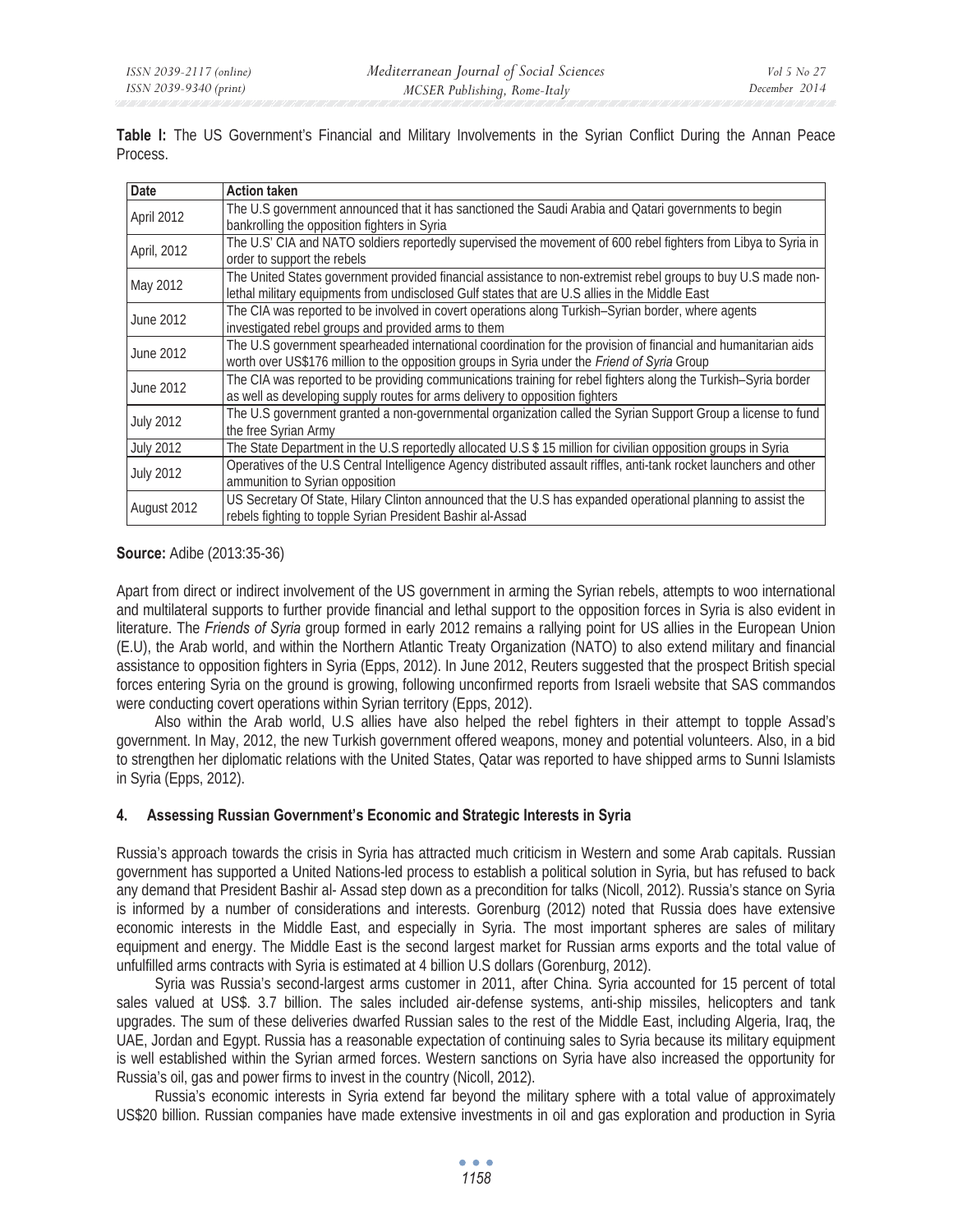| ISSN 2039-2117 (online) | Mediterranean Journal of Social Sciences | Vol 5 No 27   |
|-------------------------|------------------------------------------|---------------|
| ISSN 2039-9340 (print)  | MCSER Publishing, Rome-Italy             | December 2014 |

(Connell and Zalasky, 2008). Russian firms play a vital role in the Syrian economy as the nation remains Syria's biggest partner. Russian companies are involved in nuclear energy projects in Syria, including plans announced in 2010 to build Syria's first nuclear power plant and continuing service of energy producing facilities it has built in the country (Gorenburg, 2012). In the manufacturing, aviation and agricultural sectors of the Syrian economy, Russian firms also dominate. For instance, a Russian manufacturing company, *Uralmash* signed a contract in 2010 to provide drilling equipments for a Syrian petroleum company. A plan for a joint venture with a Syrian company to build agricultural equipment was also announced by another Russian company, *Traktomye Zavody* (Gorenburg, 2012).

Russsian policy towards Assad regime, as noted earlier, is grounded more in maintaining and perhaps expanding its influence in the middle East as part of it's attempts to revitalize its international status vis a vis the West (Rabil, 2011). Russian exporters fear that regime change in Syria would lead to the loss of contracts, as new rulers may likely pursue economic ties with their patron, the United States. As noted by Gorenburg (2012), this is especially a concern for weapons sales, where Russia can point to Libya as an example of the economic impact of a government overthrow on Russian arms sales. Libya had purchased over US\$ 2billion worth of Russian weapons between 2005 and 2010 and was in advanced negotiations for additional US\$ 2billion worth of contracts for a full range of weapons, including fighter jets, helicopters, submarines, tanks, and missiles. The new Libyan government, on the other hand, recently concluded a longterm defense cooperation agreement with France that may lead to the purchase of French fighter jets (Gorenburg, 2012). From this perspective, Russian leaders firmly believe that it is too late for them to abandon Assad at this point since Russia's economic interests in Syria can be maintained only if Assad defeats the opposition or there is a negotiated settlement.

The Middle East's role as an energy exporter directly affects Russia's economic interests since Russia is also an oil exporting country with oil and gas exports providing for 40 percent of Russia's federal budget, 20 percent of its GDP and constituting about 60 percent of its export (Connell and Zalasky, 2008). Russia wants to keep the world price of oil and gas high and frustrating the Arab Israeli peace process will enhance its political leverage in the Middle East. To this end, American's failures in the Middle East would likely create the kind of instability that will put Russia in a position of relative strength (Connell and Zalasky, 2008). The role of Assad's Syria in frustrating a U.S sanctioned truce that would end the Arab-Israeli conflict makes the country of strategic interest to Russia.

| <b>Date</b>      | <b>Action taken</b>                                                                                                     |
|------------------|-------------------------------------------------------------------------------------------------------------------------|
| April 2012       | It was reported in late April that Russia sent military and technical advisers to train Syrian soldiers to use supplied |
|                  | Russian-made weapons and to help repair and maintain Syrian weapons.                                                    |
| May, 2012        | A Russian cargo ship loaded with weapons from Russia to Syria arrived at a Syrian port                                  |
| June, 2012       | Russia announced it was starting joint war games inside Syria that involved a total of 400 planes and 1,000 tanks       |
|                  | in conjunction with the Syrian army, the Chinese and Iranian armies respectively.                                       |
| June 2012        | Russia announced that all arms and ammunition used in the joint war exercise would be stocked in Syria. Some of         |
|                  | these arms include Russian atomic submarines, warships, aircraft carriers and mine-clearing destroyers                  |
| June, 2012       | Reports of Russian government assistance in printing & supplying of Syrian currency to the Assad regime in order        |
|                  | to ease the burden of economic sanctions imposed on the regime by the U.S. and her allies.                              |
| <b>July 2012</b> | Russia announced that in keeping with its contractual obligations, it will continue to supply Syria with arms and       |
|                  | military hardware, including anti-aircraft defense systems                                                              |
| <b>July 2012</b> | A Russian ship, the Alaed, reportedly made shipment of attack helicopters to Syria                                      |
| July, 2012       | A Russia licensed arms importing company, Roseboroexport, confirmed it has sent some military engineers and             |
|                  | personnel to Syria to repair Syrian helicopter gunships under an old contract                                           |
| <b>July 2012</b> | Reports of Russian government's provision of financial aid to the Assad regime to enable the Syrian government          |
|                  | pay soldiers and mercenaries fighting for the government                                                                |
| <b>July 2012</b> | Reports of the Russian government coordinating international financial assistance from regimes friendly to the          |
|                  | Assad led Syrian government such as Iran and Venezuela                                                                  |
|                  | It was reported that "Russian military advisers" were inside Syria, manning some of the anti-aircraft defenses sent     |
| August 2012      | by Russia                                                                                                               |
| August 2012      | Reports of the Russian government allowing the Syria government to purchase more arms from Russia on loan               |
|                  | despite the latter's huge debt profile to the former                                                                    |

**Table II:** Russian Government's Military Involvements in the Syrian Conflict During the Annan Peace Process.

## **Source:** Adibe (2013:37-38)

Apart from arms aid, Russia, with the assistance of some allies, particularly Iran have also provided Syria with financial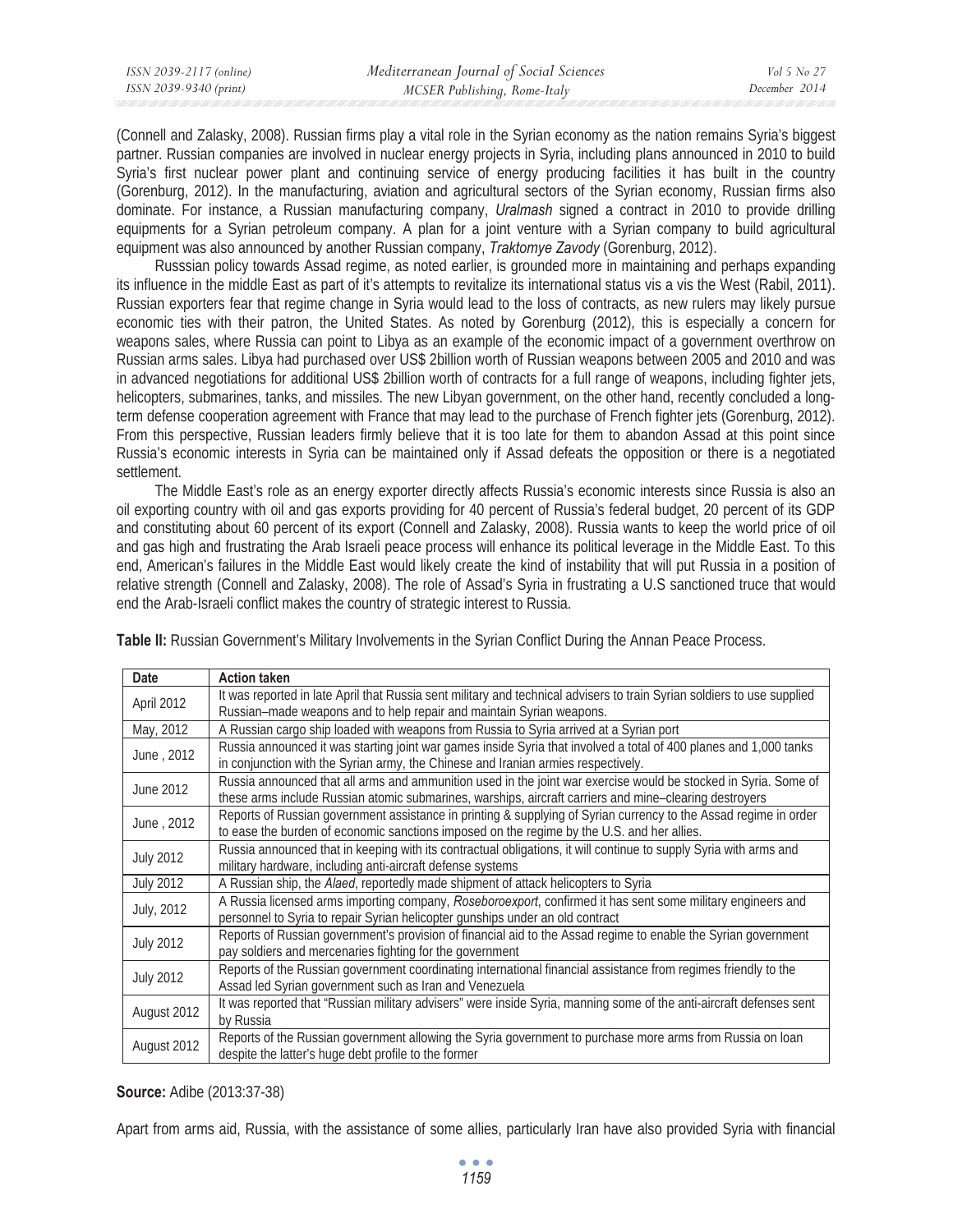aids to help the Assad government overcome the burden of economic sanctions imposed by the US government, the E.U, and some Arab nations. In June, 2012, Reuters reported that Russia had begun printing new Syrian pounds and that an initial shipment of bank notes had already arrived. On August  $3<sup>rd</sup>$ , 2012, the official Syria news agency, SANA reporting from a news conference in Moscow, quoted Syrian officials acknowledging that Russia is printing money for Syria. The Russian government also publicly acknowledged a report by a non-profit investigative news organization, *ProPublica* that Russia shipped 240 tons of newly printed Syrian money between when the Annan peace plan became operational and December, 2012 (Yousaf, 2012). Such financial aid was aimed at helping the Syrian government to pay soldiers as well as mercenaries fighting alongside government forces.

## **5. The Implication of the Divergence on Military and Financial Assistance by the United States and Russian Governments on the Annan Peace Process in Syria**

As earlier stated, the divergence in both military and financial assistance by the United States and Russia as well as their allies in the Syrian conflict compromised the enforcement of the Annan peace plan for Syria and created a humanitarian situation in the country as a result of the escalation of armed conflicts in the civil war. On April 10, 2012, when the Syrian government was supposed to pull back its forces from towns in line with the ceasefire it agreed to in the Annan peace deal, *Al Arabiya* news agency reported that twelve members of the Syrian security forces were killed as clashes ensued in several regions. In another report by the Syrian Observatory for Human Rights, rebel fighters besieged a border checkpoint at the village of *Salamah*, in Aleppo province near Turkey, killing six members of the security and customs services.

The U.N acknowledged that in the first week of the ceasefire period, both the Syrian government and rebel forces violated the agreement resulting in several dozen casualties. *Al Arabiya* report of April 29, 2012, also confirmed increasing violence in the first week of the ceasefire period with over 69 deaths recorded as a result of gunfire by both parties in the conflict. In the month of May, 2012, violence also intensified. According to the United Nations, 108 people were killed, including 34 women and 49 children after artilleries and tanks were used by government forces to invade two opposition controlled villages in the *Houla* Region of Syria. In August, 2012, U.N investigators released a report which stated that the Syrian troops and *Shabiha* militia were responsible for the massacre.

Following the *Houla* massacre of 25 May, 2012, and consequent FSA ultimatum to the Syrian government, the ceasefire practically collapse as the FSA began nationwide offensives against government troops and on 1 June, 2012, President Assad vowed to crush the anti-regime uprising following the FSA announcement that it was resuming defensive operations (Mood, 2012). By the end of May, 2012, there were approximately 61,000 Syrian refugees in neighbouring countries registered with the office of the United Nations' High Commissioner for Refugees (UNHCR), and approximately 20,000 more Syrian refugees who are unregistered. This is a sharp increase from 16,000 registered and unregistered refugees before the Annan plan was accepted by the conflicting parties (Sharp and Blanchard, 2012A). On June 5, 2012, fighting broke out in *Haffa* and nearby villages in the coastal province of *Latakia*. Rebels fought with government forces backed by helicopter gunships in the heaviest clashes in the province since the revolt began (Mood, 2012). Syrian forces seized the territory from rebels following eight days of fighting and shelling.

Mood (2012) also noted that on 6 June, 2012, 78 civilians were killed in the *Al-Qubeir* massacre. According to activist sources, government forces started by shelling the village before the *Shabiha* miltia moved in. The U.N observers headed to *Al-Qubeir* in the hope of investigating the alleged massacre, but they were met with a road block and small arms fire before reaching the village and were forced to retreat (Mood, 2012).

*Al Arabiya* report of same day noted that conflict had began moving into the two largest cities in Syria, Damascus and Aleppo, an indication that there is a balance of strength between rebel and government forces involved in the conflict. On June 22, 2012, Turkish Prime Minister, *Recep Tayyip Erdogan*, confirmed that a Turkish F-4 fighter jet was shot down by Syrian government forces, killing both pilots. The incident escalated tension across the Turkey-Syrian border where there were reports of clashes between government forces and rebels, with the Syrian government accusing Turkey of aiding rebels across the border (Mood, 2012).

By mid-July 2012, fighting had spread across the country. Acknowledging this, the International Committee of the Red Cross (ICRC) declared the conflict a civil war. Fighting also intensified in Damascus with a major rebel push to take the city. On 18 July, 2012, Syrian Defence Minister, *Hasan Turkmani*, and the President's brother –in-law, General *Assef Shawkat* were killed by a bomb attack in Damascus. The Syrian intelligence Chief, *Hisham Ikhtiyar*, who was injured in the same explosion, later succumbed to his wounds. The FSA claimed responsibility for the attack (Mood, 2012). On July 19, 2012, Iraqi officials reported that the FSA had gained control of all four border checkpoints between Syria and Iraq, increasing concerns for the safety of Iraqis trying to escape the violence in Syria. In late July, government forces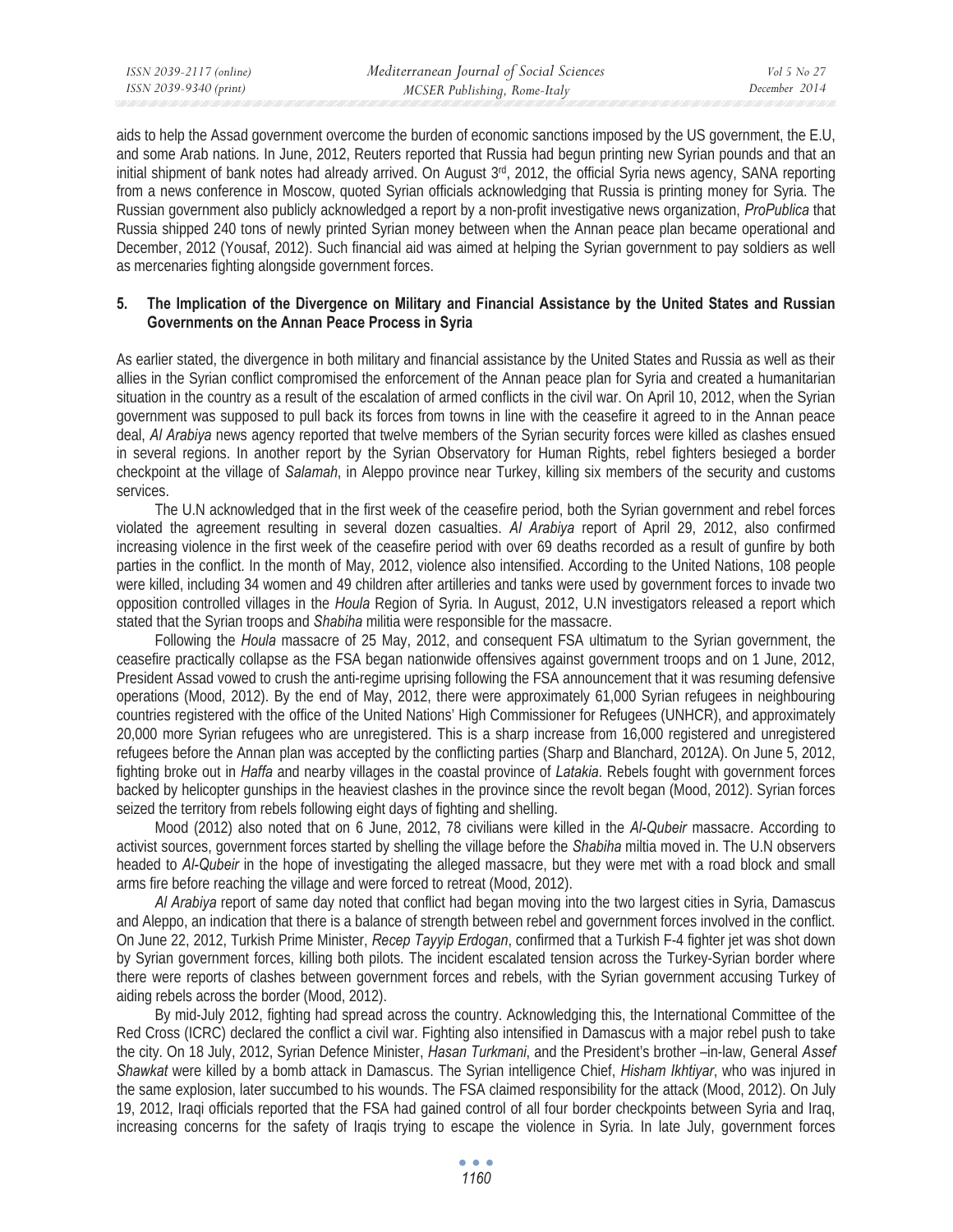| ISSN 2039-2117 (online) | Mediterranean Journal of Social Sciences | Vol 5 No 27   |
|-------------------------|------------------------------------------|---------------|
| ISSN 2039-9340 (print)  | MCSER Publishing, Rome-Italy             | December 2014 |

managed to break the rebel offensive on Damascus by pushing out most of the opposition fighters and on 25 July, 2012, multiple sources reported that the Assad government was using fighter jets to attack rebel positions in Aleppo and Damascus. The report was confirmed by UN observers in Syria on August 1, 2012, when it reported that government fighter jets fired on rebels in Aleppo (*www.wikipedia.com/battlesofdamascusandaleppo*).

Bombings have also been carried out during the Syrian civil war and both government and the opposition have been accused perpetrators. About 69 suicide bomb attacks were recorded between the period a ceasefire deal was agreed to and the end of November 2012, with the *Al-Nusra Front*, an extremist Islamic group opposed to the Syrian government taking responsibilities for over 75 percent of the bomb attacks. This is a clear indication of the intensification of violent conflict in Syria during the Annan peace process.

| <b>Date</b>    | Nature of bomb attacks                                                                                                                                                                                                           | <b>Casualties</b>                                                                                                      |
|----------------|----------------------------------------------------------------------------------------------------------------------------------------------------------------------------------------------------------------------------------|------------------------------------------------------------------------------------------------------------------------|
| April 27, 2012 | A suicide bomb attack in Damascus was targeted<br>against the Syrian military                                                                                                                                                    | 9 people were reported killed                                                                                          |
| April 30, 2012 | A car bomb targeting the Syrian military in Idlib exploded 20 people reported killed                                                                                                                                             |                                                                                                                        |
| May 10, 2012   | Suicide bombers outside a military intelligence complex<br>in Damascus detonated a pair of car bombs tearing off<br>the facade off a 10-storey building                                                                          | With 55 people confirmed dead, and almost 400 others<br>injured, it is the deadliest in the Syrian conflict till date. |
| May, 19, 2012  | A car bomb blast struck a parking lot for a military<br>intelligence complex in the Syrian city of Deirez-Zor                                                                                                                    | 9 people were reported killed by the blast                                                                             |
| July 18, 2012  | A bomb planted at the National Security Headquarters in 4 senior military officers in Assad government including<br>Damascus where senior officials were meeting exploded his brother-in-law were reportedly killed in the blast |                                                                                                                        |

**Table III:** Selected List of Some Deadly Bombings in Syria During the Annan Peace Process

**Source:** *www.wikipedia.com/listofbombingsinthesyriancivilwar*.

During the April 2012 offensive by the Syrian Army, which preceded the expected ceasefire of 10 April contained in the Kofi Annan peace plan, the flow of refugees to Turkey reached its peak, with as many as 2,300 refugees on 4 April and 2,800 refugees on 5 April being displaced into Turkey's border areas. The number of Syrian refugees in Turkey reached 23,835 by 6 April, and about 25,000 by 10 April, when Kofi Annan visited the refugee camps in Turkey (UNHCR, 2012). There were 8,594 Syrian refugees reported to have reached Lebanon. The number of Syrian nationals in Jordan was estimated at 90,000 to 100,000. The total official U.N number of registered refugees reached 42,000 by April, while unofficial estimates stood at as many as 130,000. *Aljazeera* network estimated the number of Syrian refugees at 50,000 to 60,000. On 10 April, it was reported that the number of Syrian refugees in Syria's four neighboring countries jumped by 40 percent within the past few weeks and stood at about 55,000 registered refugees, almost half of whom were under 18 years old, according to U.N figures. There were also estimated to be at least 20,000 refugees who were not registered at the time, as well as 200,000 or more Syrians who were internally displaced inside Syria.

**Table IV:** Statistical Snapshot of Humanitarian situation in Syria before and after the Collapse of the Annan Peace **Process** 

| <b>Humanitarian issues</b> | Before Annan plan | The End of Annan plan | <b>Source</b> |
|----------------------------|-------------------|-----------------------|---------------|
| Death toll                 | 8000              | 70,000                | U.N. OCHA     |
| U.N Registered Refugees    | 42,000            | 130,000               | <b>UNHCR</b>  |
| Internally displaced       | 230,000           | 1,000,000             | <b>ICRC</b>   |
| Syrian Refugees in Turkey  | 25,000            | 43,000                | <b>UNHCR</b>  |
| Syrian Refugees in Lebanon | 8.594             | 28,100                | <b>UNHCR</b>  |
| Syrian Refugees in Irag    | 3.171             | 6,500                 | UNHCR         |

**Source:** Compiled by the Authors from cited sources on 3rd February, 2013

## **6. Conclusion**

This work examined the link between the U.S and Russian governments' involvement in the Syrian crisis and the U.N's Kofi Annan peace process and contended that the divergence on financial and military support by the US and Russian governments heighten violent conflict in Syria during the Annan peace process, and as such, undermined the compliance